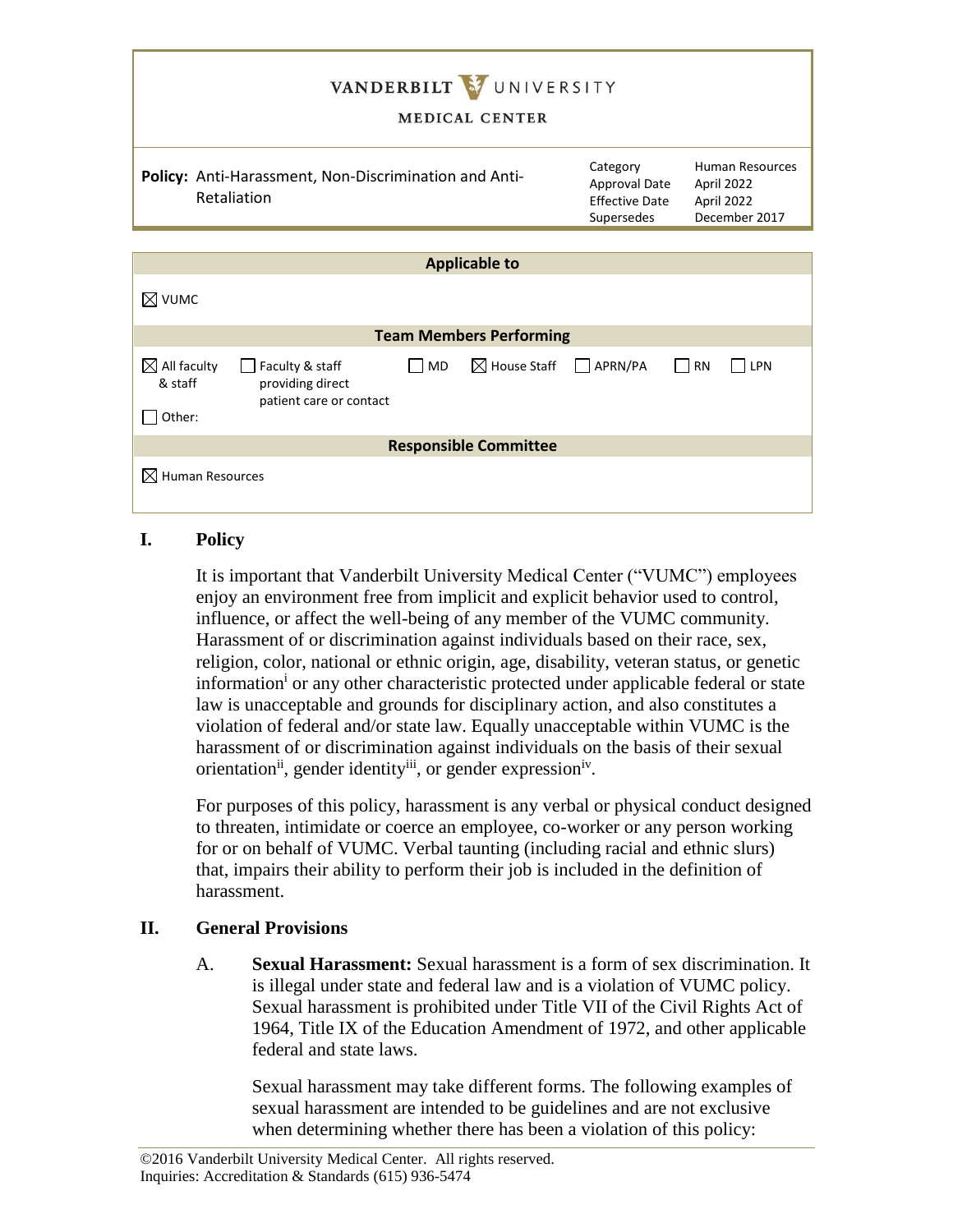VANDERBILT VUNIVERSITY MEDICAL CENTER

Verbal sexual harassment may include, without limitation, innuendoes, suggestive comments, jokes of a sexual nature, sexual propositions, lewd remarks and threats; requests for any type of sexual favor (this includes repeated, unwelcome requests for dates); and verbal abuse or "kidding" that is oriented toward a prohibitive form of harassment, including that which is sexual in nature and unwelcome.

Nonverbal sexual harassment may include, without limitation, the distribution, display or discussion of any written or graphic material, including calendars, posters and cartoons that are sexually suggestive or show hostility toward an individual or group because of sex; suggestive or insulting sounds; leering; staring; whistling; obscene gestures; content in letters and notes, facsimiles, e-mail, photos, text messages, tweets and Internet postings; or other form of communication that is sexual in nature and offensive.

Physical sexual harassment may include, without limitation, unwelcome, unwanted physical contact, including touching, tickling, pinching, patting, brushing up against, hugging, cornering, kissing and fondling and forced sexual intercourse or assault.

The Office for Civil Rights of the Department of Education sets forth sexual harassment under Title IX as conduct can include unwelcome sexual advances, requests for sexual favors, and other verbal, nonverbal, or physical conduct of a sexual nature by an employee, by another student, or by a third party that is sufficiently severe, persistent, or pervasive to limit a student's ability to participate in or benefit from an education program or activity, or to create a hostile or abusive educational environment.

B. **Racial and Other Harassment in the Work Environment:** Harassment against individuals on the basis of their race, color, religion, or national origin is a form of unlawful discrimination and is prohibited under Title VII of the Civil Rights Act of 1964 and other applicable federal and state laws. When harassment based on an individual's race, color, religion, or national origin has the "purpose or effect of substantially interfering with an individual's work performance or creating an intimidating, hostile, or offensive working environment," it rises to the level of unlawful discrimination. In addition, these principles apply to harassment on the basis of age, disability, leave status and genetic information under the Age Discrimination in Employment Act, the Americans with Disabilities Act, the Family and Medical Leave Act and the Genetic Information Nondiscrimination Act, respectively. Finally, VUMC, through its nondiscrimination statement, applies these principles to harassment on the basis of an individual's sexual orientation, gender identity, and gender expression.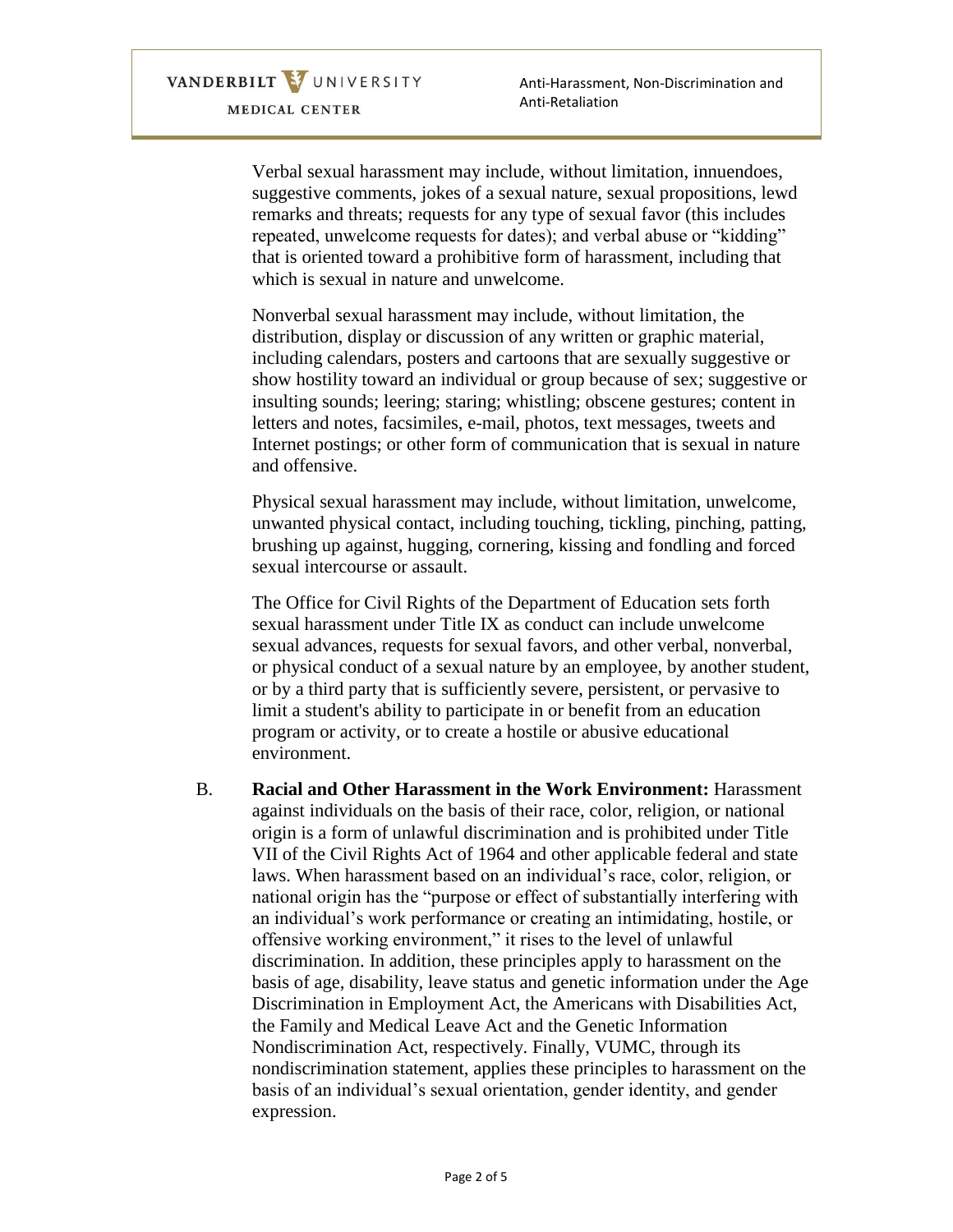Anti-Harassment, Non-Discrimination and Anti-Retaliation

The following examples of harassment are intended to be guidelines and are not exclusive when determining whether there has been a violation of this policy:

Verbal harassment includes comments that are offensive or unwelcome regarding a person's nationality, origin, race, color, religion, gender, sexual orientation, age, body, disability or appearance, including epithets, slurs and negative stereotyping.

Nonverbal harassment includes distribution, display or discussion of any written or graphic material that ridicules, denigrates, insults, belittles or shows hostility, aversion or disrespect toward an individual or group because of national origin, race, color, religion, age, gender, sexual orientation, pregnancy, appearance, disability, sexual identity, marital or other protected status.

- C. **Discrimination:** Discrimination against individuals based on their race, sex, religion, color, national or ethnic origin, age, disability, veteran status or genetic information or any other characteristic protected under applicable federal or state law is unacceptable and grounds for disciplinary action, and also constitutes a violation of federal and state laws. Discrimination against individuals on the basis of their sexual orientation, gender identity, or gender expression is also unacceptable.
- D. **Retaliation:** In compliance with the law, VUMC does not retaliate against individuals for 1) filing or encouraging one to file a complaint of unlawful discrimination or report of illegal activity, 2) participating in an investigation of unlawful discrimination, or 3) opposing unlawful discrimination. In addition, the VUMC does not retaliate against individuals for filing or encouraging one to file a complaint of discrimination, participating in an investigation of discrimination, or opposing discrimination based on grounds not necessarily protected by federal or state law, but protected by the VUMC's nondiscrimination policy (HR - [VUMC Equal Opportunity and Affirmative Action](https://vanderbilt.policytech.com/docview/?docid=30161) ), such as sexual orientation. "Retaliation" includes any adverse employment action or act of revenge against an individual for filing or encouraging one to file a complaint of discrimination, participating in an investigation of discrimination, or opposing discrimination.
- **III. Complaint Procedure:** Any member of the VUMC community who experiences harassment or discrimination on the basis of his or her race, sex, religion, color, national or ethnic origin, age, disability, veteran status, military status, genetic information, sexual orientation, gender identity, or gender expression should immediately seek assistance from their supervisor or manager or through VUMC Employee & Labor Relations. In addition, any member of the VUMC community who experiences retaliation after filing or encouraging one to file a complaint of discrimination, participating in an investigation of discrimination, or opposing discrimination should immediately seek assistance through their supervisor or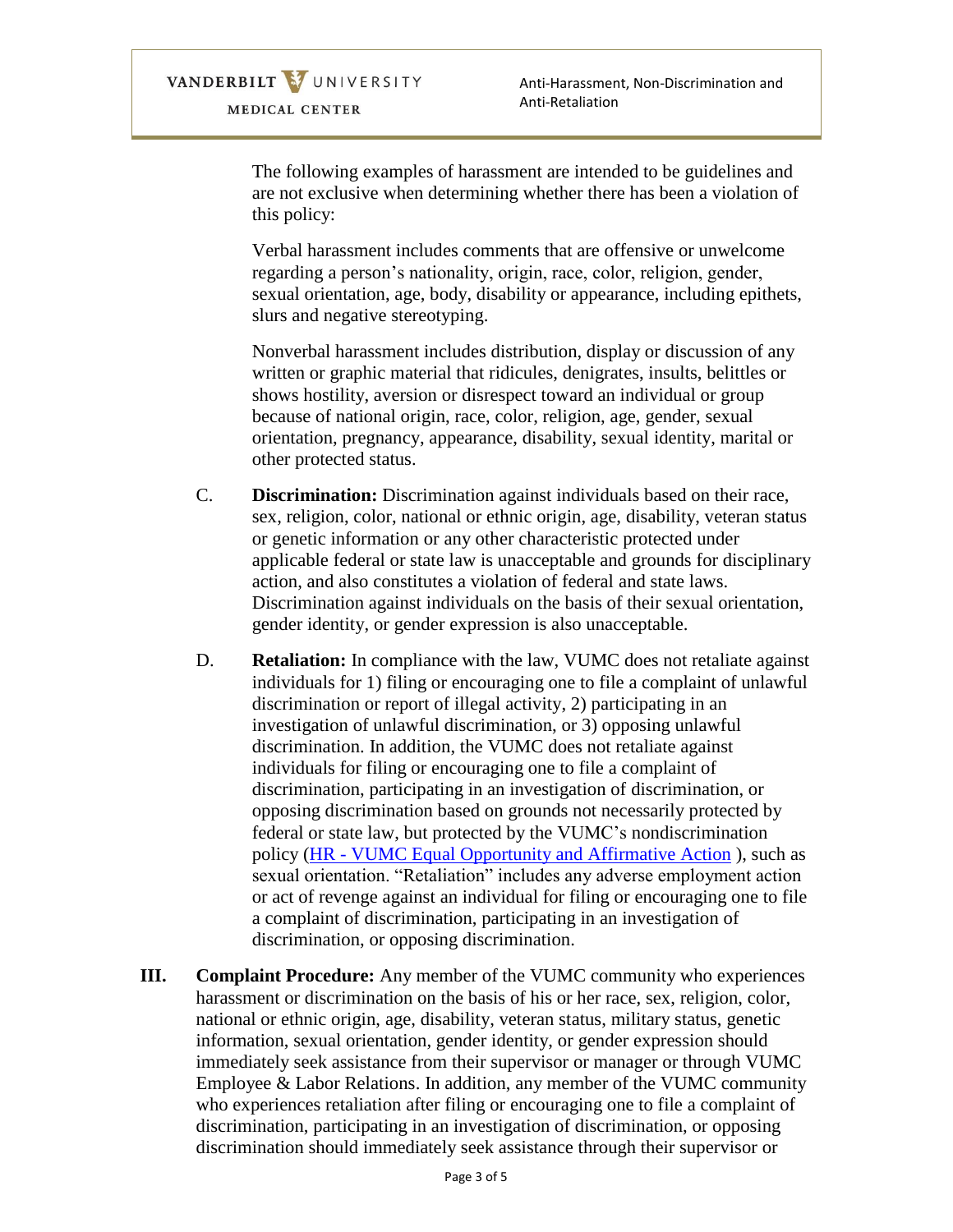manager. If an issue is raised to your supervisor or manager, they will reach out to VUMC Employee & Labor Relations to consult and receive advice. If the issue warrants further investigation, Employee & Labor Relations will then commence the following procedure:

- A. Employee & Labor Relations will document the details of the complaint and conduct a prompt and thorough investigation of the allegations.
- B. Employee & Labor Relations will explain the process to all parties involved and notify them of the need for confidentiality to be maintained throughout. Where appropriate, Employee & Labor Relations will facilitate remedial action to protect the parties involved in the process.
- C. All pertinent documents will be reviewed and appropriate witnesses will be interviewed.
- D. Following an objective evaluation of the information gathered, Employee & Labor Relations will notify the parties of the outcome of the investigation. Where appropriate, Employee & Labor Relations will facilitate a resolution.

This policy is intended as a guideline to assist in the consistent application of VUMC policies and programs for employees. The policy does not create a contract implied or expressed, with any VUMC employees, who are employees at will. VUMC reserves the right to modify this policy in whole or in part, at any time, at the discretion of VUMC.

## **IV. Approval:**

Amy C. Schoeny, Ph.D Chief Human Resources Officer

## **V. References:**

HR - [VUMC Equal Opportunity and Affirmative Action](https://vanderbilt.policytech.com/docview/?docid=30161)

United States Department of Labor. (2015). Retrieved from [http://www.dol.gov/.](http://www.dol.gov/)

[Americans with Disabilities Act](http://www.dol.gov/dol/topic/disability/ada.htm)

United States Equal Employment Opportunity Commission. (2015). Retrieved from<http://www.eeoc.gov/index.cfm>

[Age Discrimination in Employment Act of 1967](http://www.eeoc.gov/laws/statutes/adea.cfm)

[The Genetic Information Nondiscrimination Act of 2008](http://www.eeoc.gov/laws/statutes/gina.cfm)

[Sex-based discrimination](http://www.eeoc.gov/laws/types/sex.cfm)

[Title VII of the Civil Rights Act of 1964](http://www.eeoc.gov/laws/statutes/titlevii.cfm)